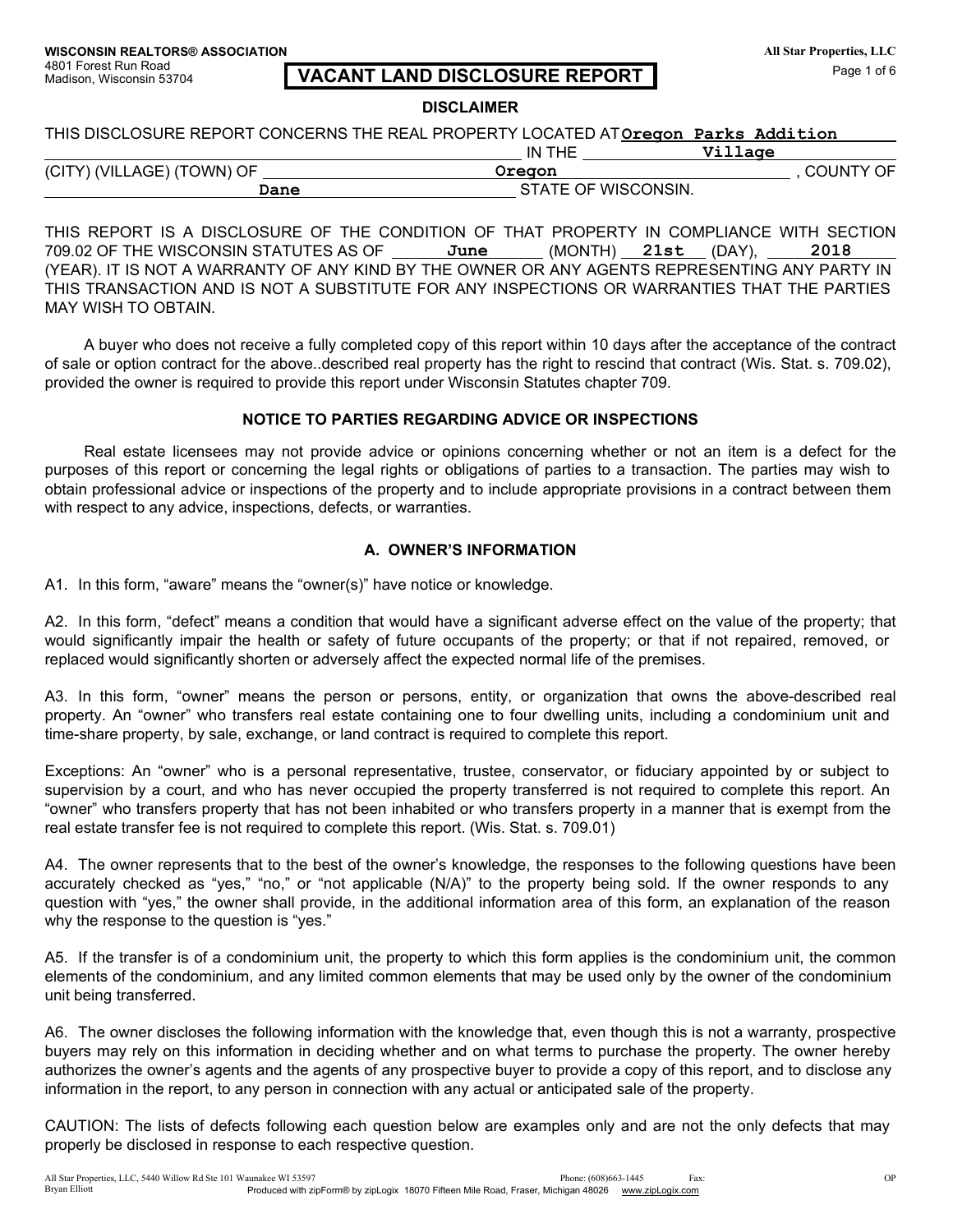### **B. ENVIRONMENTAL**

- B1. Are you aware of a material violation of an environmental rule or other rule or agreement regulating the use of the property?
- B<sub>2</sub>. Are you aware of a defect caused by unsafe concentrations of, or unsafe conditions relating to, radon, radium in water supplies, high voltage electric (100 KV or greater) or steel natural gas transmission lines located on but not directly serving the property, lead in soil, or other potentially hazardous or toxic substances on the property?
- B3. Are you aware of the manufacture of methamphetamine or other hazardous or toxic substances on the property?
- **B4** Are you aware of subsoil conditions that would significantly increase the cost of development, including, but not limited to, subsurface foundations or waste material; any type of fill; dumpsites where pesticides, herbicides, fertilizer, or other toxic or hazardous materials or containers for these materials were disposed of in violation of manufacturer or government guidelines or other laws regulating such disposal; high groundwater; adverse soil conditions, such as low load..bearing capacity, earth or soil movement, settling, upheavals, or slides; excessive rocks or rock formations; or other soil problems?
- B5. Are you aware of a defect caused by unsafe concentrations of, unsafe conditions relating to, or the storage of hazardous or toxic substances on neighboring properties?
- B6. Are you aware of brownfields (abandoned, idled, or underused land that may be subject to environmental contamination) or other contaminated land on the property, or that contaminated soils on the property have been cleaned up under the Petroleum Environmental Cleanup Fund Act (PECFA), a Wisconsin Department of Natural Resources (DNR) remedial or cleanup program, the DATCP Agricultural Chemical Cleanup Program, or other similar program?
- B7. Explanation of "yes" responses \_\_\_\_\_\_\_\_\_

#### C. WELLS, SEPTIC SYSTEMS, STORAGE TANKS

- $C1.$ Are you aware of underground storage tanks presently or previously on the property for storage of flammable or combustible liquids, including, but not limited to, gasoline or heating oil? (If "yes," the owner, by law, may have to register the tanks with the Wisconsin Department of Agriculture, Trade and Consumer Protection at P.O. Box 8911, Madison, Wisconsin, 53708, whether the tanks are in use or not. Wisconsin Department of Agriculture, Trade and Consumer Protection regulations may require the closure or removal of unused tanks.)
- $C2.$ Are you aware of defects in the underground or aboveground fuel storage tanks on or previously located on the property? Defects in underground or aboveground fuel storage tanks may include items such as abandoned tanks not closed in conformance with applicable local, state, and federal law; leaking; corrosion; or failure to meet operating standards.
- $C3.$ Are you aware of defects in a well on the property or a well that serves the property, including unsafe well water due to contaminants such as coliform, nitrates, or atrazine, or any out-of-service wells or cisterns that are required to be abandoned (see s. NR 812.26, Wis. Adm. Code) but that are not closed or abandoned according to applicable regulations?
- $C4.$ Are you aware of a joint well serving this property?
- C<sub>5</sub>. Are you aware of a defect relating to a joint well serving this property?
- C6. Are you aware of defects in any septic system or other private sanitary disposal system on the property or any out-of-service septic system that serves the property and that is not closed or abandoned according to applicable regulations?
- C7. Explanation of "yes" responses \_\_\_\_\_\_\_



 $\overline{X}$ П  $\Box$  $\Box$  $\vert x \vert$ 

**NO** 

 $|\mathsf{X}|$ 

 $N/A$ 

**YES** 

 $\Box$ 

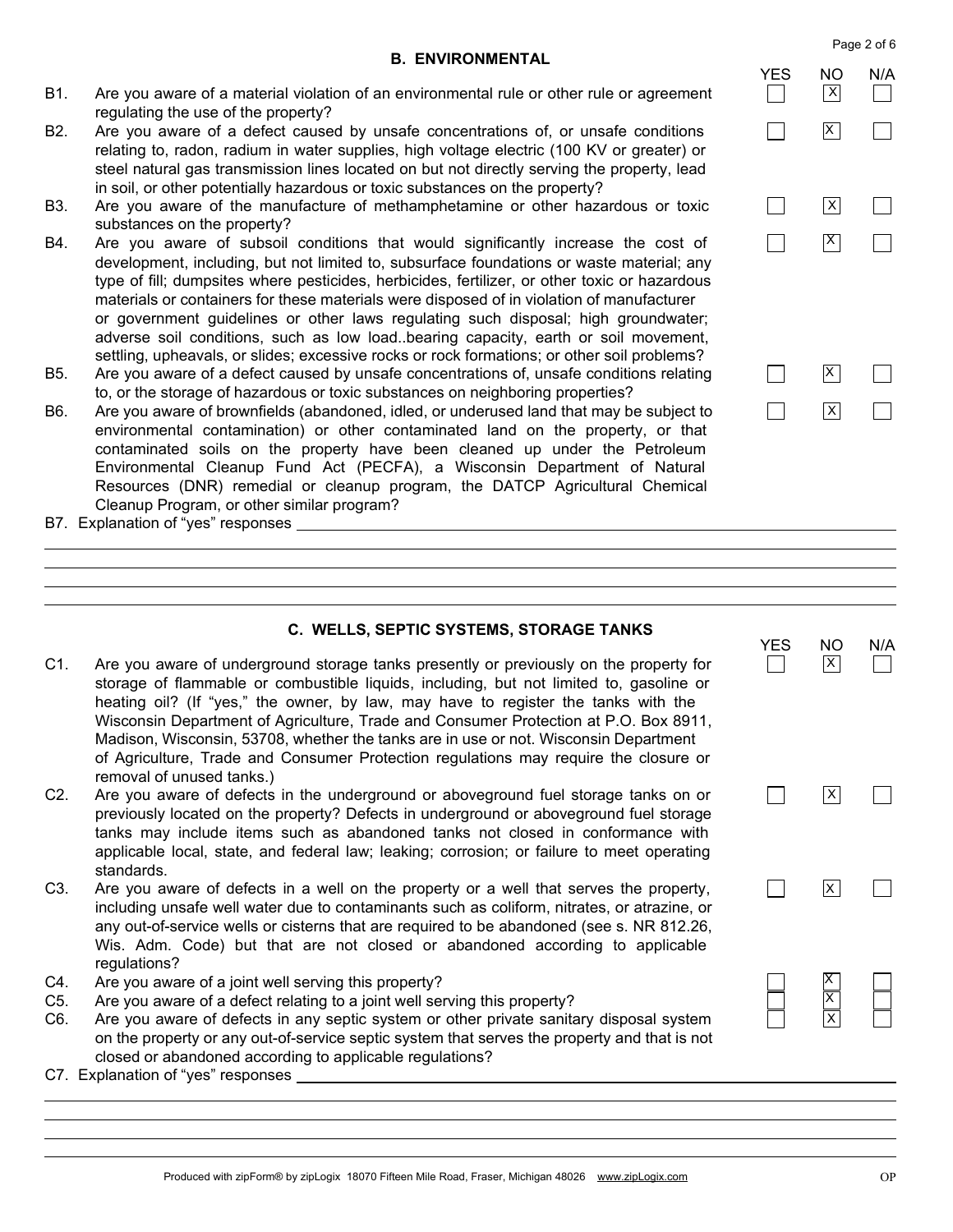Page 3 of 6

### D. TAXES, SPECIAL ASSESSMENTS, PERMITS, ETC.

- D1. Have you received notice of a property tax increase, other than normal annual increases, or are you aware of a pending property tax reassessment?
- D<sub>2</sub>. Are you aware of pending special assessments?
- Are you aware of the property being located within a special purpose district, such as a D<sub>3</sub> drainage district, that has the authority to impose assessments against the real property located within the district?
- D4. Are you aware of any land division involving the property for which required state or local permits were not obtained?
- D<sub>5</sub> Are you aware of impact fees or another condition or occurrence that would significantly increase development costs or reduce the value of the property to a reasonable person with knowledge of the nature and scope of the condition or occurrence?
- Are you aware of proposed, planned, or commenced public improvements or public D6. construction projects that may result in special assessments or that may otherwise materially affect the property or the present use of the property?
- D7. Explanation of "yes" responses New subdivision: individual lot assessments are upcoming.

#### **E. LAND USE YES NO**  $N/A$ E1. Are you aware of the property being part of or subject to a subdivision homeowners'  $\vert x \vert$  $\perp$ association?  $|\mathsf{X}|$ E2. If the property is not a condominium unit, are you aware of common areas associated with  $\mathsf{L}$ the property that are co-owned with others? E3. Are you aware that all or a portion of the property is in a floodplain, wetland, or shoreland  $\blacksquare$  $|x|$ zoning area under local, state or federal regulations?  $\frac{x}{x}$ E4. Are you aware of any zoning code violations with respect to the property? E<sub>5</sub>. Are you aware of nonconforming uses of the property? A nonconforming use is a use of land, a dwelling, or a building that existed lawfully before the current zoning ordinance was enacted or amended, but that does not conform to the use restrictions in the current ordinance.  $\vert x \vert$ E6. Are you aware of conservation easements on the property?  $\Box$  $\Box$ A conservation easement is a legal agreement in which a property owner conveys some

- of the rights associated with ownership of his or her property to an easement holder such as a governmental unit or a qualified nonprofit organization to protect the natural habitat of fish, wildlife, or plants or a similar ecosystem, preserve areas for outdoor recreation or education, or for similar purposes.
- E7. Are you aware of restrictive covenants or deed restrictions on the property?
- E8. Are you aware of nonowners having rights to use part of the property, including, but not limited to, rights-of-way and easements other than recorded utility easements?
- E9. Are you aware of the property being subject to a mitigation plan required under administrative rules of the Wisconsin Department of Natural Resources related to county shoreland zoning ordinances, which obligates the owner of the property to establish or maintain certain measures related to shoreland conditions and which is enforceable by the county?
- E10. The use value assessment system values agricultural land based on the income that would be generated from its rental for agricultural use rather than its fair market value. When a person converts agricultural land to a non agricultural use (e.g., residential or commercial development), that person may owe a conversion charge. For more information visit https://www.revenue.wi.gov/Pages/FAQS/slf-useassmt.aspx or (608) 266-2486.

a. Are you aware of all or part of the property having been assessed as agricultural land under Wis. Stat. s. 70.32 (2r) (use value assessment)?

b. Are you aware of the property having been assessed a use-value assessment conversion charge relating to this property? (Wis. Stat. s. 74.485 (2))

c. Are you aware of the payment of a use-value assessment conversion charge having been deferred relating to this property? (Wis. Stat. s. 74.485 (4))

Produced with zipForm® by zipLogix 18070 Fifteen Mile Road, Fraser, Michigan 48026 www.zipLogix.com

 $\vert \ \ \vert$ 

 $\overline{\overline{\mathsf{x}}}$ 

 $\overline{\mathsf{x}}$ 

 $\overline{\mathsf{x}}$ 

 $\Box$ 

 $\vert x \vert$ 

 $\vert x \vert$ 

**YES NO**  $N/A$  $\vert x \vert$  $\vert \ \ \vert$  $\overline{\mathsf{x}}$  $\overline{X}$  $\Box$  $|\mathsf{X}|$  $\overline{X}$  $\blacksquare$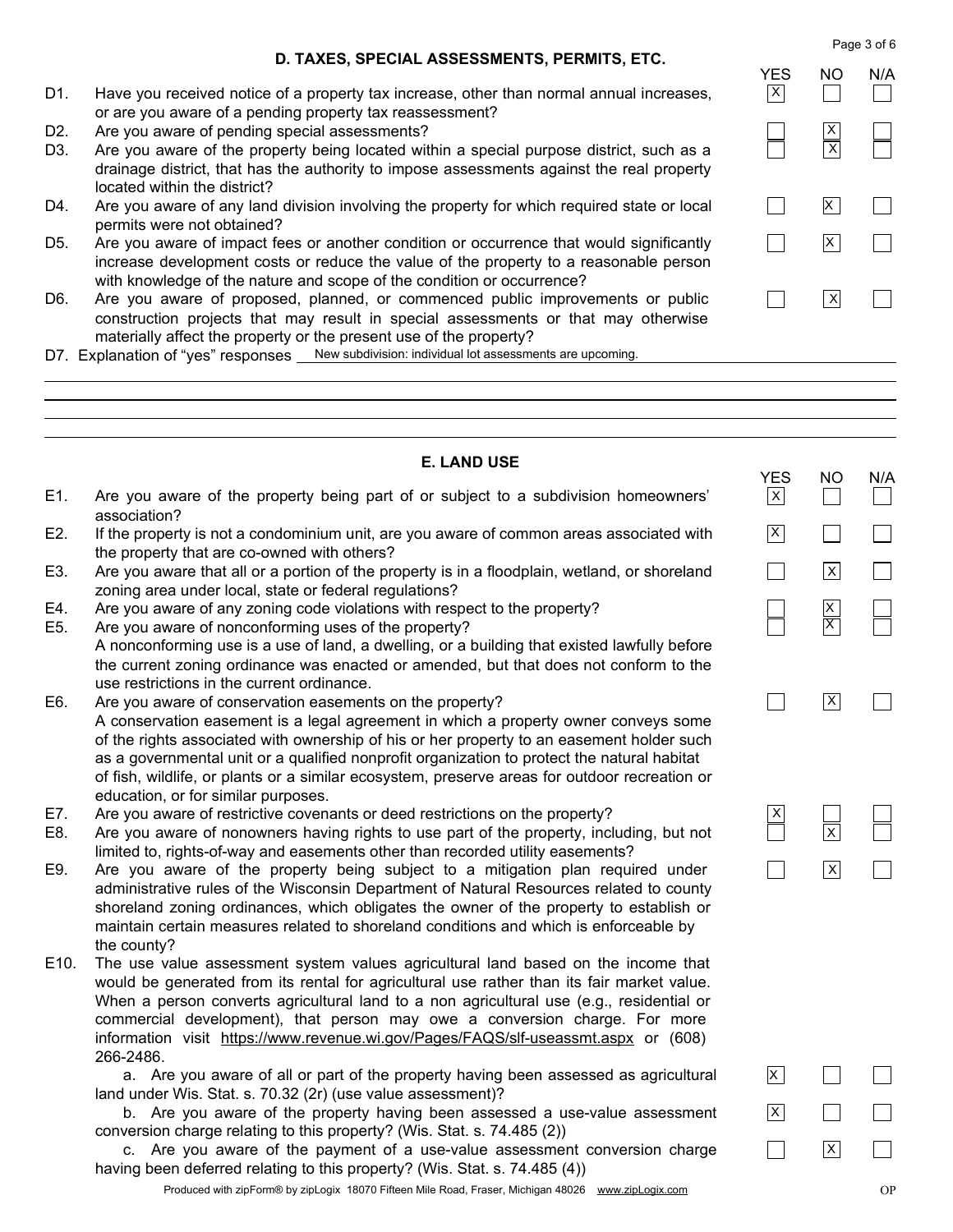$N/A$ 

**YES** 

 $\mathcal{L}$ 

**NO** 

 $\overline{X}$ 

 $\vert x \vert$ 

 $\overline{\mathsf{x}}$ 

|            |  |  |  |  |  |  | E11. Is all or part of the property subject to or in violation of a farmland preservation |  |
|------------|--|--|--|--|--|--|-------------------------------------------------------------------------------------------|--|
| agreement? |  |  |  |  |  |  |                                                                                           |  |

Early termination of a farmland preservation agreement or removal of land from such an agreement can trigger payment of a conversion fee equal to 3 times the class 1 "use value" of the land. Visit

https://datcp.wi.gov/Pages/Programs\_Services/FPAgreements.aspx for more information. Is all or part of the property subject to, enrolled in, or in violation of the Forest Crop Law, E<sub>12</sub>.

- Managed Forest Law, the Conservation Reserve Program, or a comparable program?
- Are you aware of a dam that is totally or partially located on the property or that an E13. ownership in a dam that is not located on the property will be transferred with the property because it is owned collectively by members of a homeowners' association, lake district, or similar group? (If "yes," contact the Wisconsin Department of Natural Resources to find out if dam transfer requirements or agency orders apply.)
- Are you aware of boundary or lot line disputes, encroachments, or encumbrances E14. (including a joint driveway) affecting the property? Encroachments often involve some type of physical object belonging to one person but partially located on or overlapping on land belonging to another; such as, without limitation, fences, houses, garages, driveways, gardens, and landscaping. Encumbrances include, without limitation, a right or claim of another to a portion of the property or to the use of the property such as a joint driveway, liens, and licenses.
- E<sub>15</sub>. Are you aware there is not legal access to the property?
- E16. Are you aware of a pier attached to the property that is not in compliance with state or local pier regulations? See http://dnr.wi.gov/topic/waterways for more information.
- E17. Are you aware of one or more burial sites on the property? (For information regarding the presence, preservation, and potential disturbance of burial sites, contact the Wisconsin Historical Society at 800-342-7834 or www.wihist.org/burial-information).
- E18. Are you aware of archeological artifacts, mineral rights, orchards, or endangered species on the property?
- E19. Are you aware of existing or abandoned manure storage facilities located on the property?
- E20. Are you aware that all or part of the property is enrolled in the managed forest land program?

The managed forest land program is a landowner incentive program that encourages sustainable forestry on private woodlands by exempting the landowner from the payment of property taxes in exchange for the payment of a lower acreage share payment and compliance with certain conservation practices. Orders designating lands as managed forest lands remain in effect for 25 or 50 years. When ownership of land enrolled in the managed forest land program changes, the new owner must sign and file a report of the change of ownership on a form provided by the Wisconsin Department of Natural Resources (DNR) and pay a fee. By filing this form, the new owner agrees to comply with the management plan for the land and the managed forest land program rules. The DNR Division of Forestry monitors forest management plan compliance. Changes that a landowner makes to property that is subject to an order designating it as managed forest land, or to its use, may jeopardize benefits under the program or cause the property to be withdrawn from the program and may result in the assessment of penalties. For more information, call your local DNR forester or visit http://dnr.wi.gov/topic/forestry.html.

E21. Explanation of "yes" responses \_e1) homeowners assocation, e2) private streets for duplex lots only, e7) covenants & restrictions are present, e10) land was ag-assesed prior to subdivision plat--seller will pay any future ag assessment charge from that period

# **F. ADDITIONAL INFORMATION**

- $F1.$ Are you aware of high voltage electric (100 kilo volts or greater) or steel natural gas transmission lines located on, but not directly serving, the property?
- F2. Are you aware of flooding, standing water, drainage problems, or other water problems on or affecting the property?
- Are you aware of material damage from fire, wind, flood, earthquake, expansive soil, F3. erosion, or landslide?

Produced with zipForm® by zipLogix 18070 Fifteen Mile Road, Fraser, Michigan 48026 www.zipLogix.com

 $\vert x \vert$  $\Box$  $\Box$ ᄀ  $\vert X \vert$  $\vert X \vert$  $\Box$  $\Box$  $\frac{1}{x}$ ᄀ  $\vert x \vert$  $\mathsf{X}$  $\Box$  $\overline{\mathsf{X}}$  $\Box$  $\Box$  $\Box$  $\vert x \vert$ 

#### Page 4 of 6 **NO**  $N/A$  $|x|$

YES.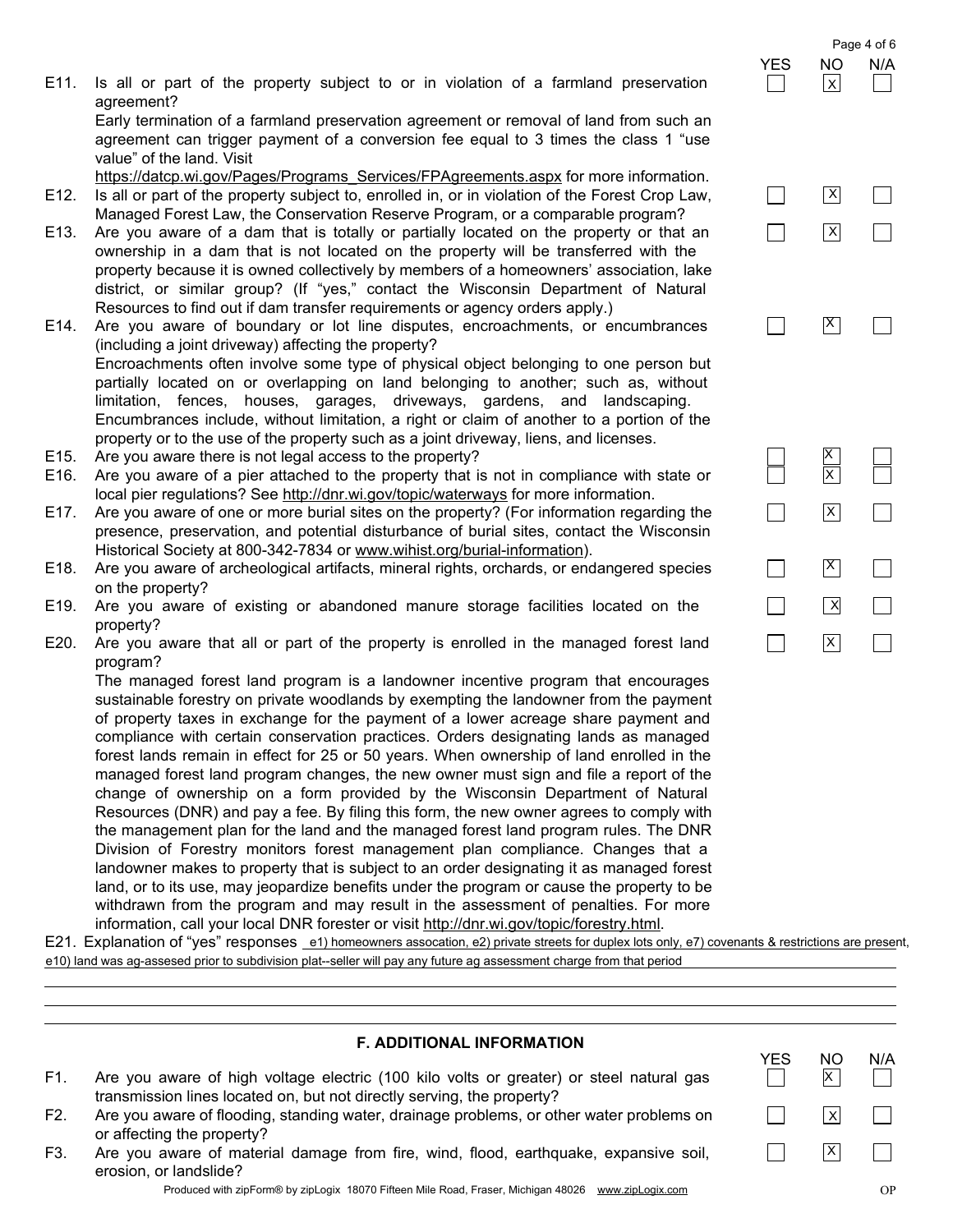|                   |                                                                                                                                                                                                                                      |                                                                                                                                                                                        |                         |      | Page 5 of 6             |
|-------------------|--------------------------------------------------------------------------------------------------------------------------------------------------------------------------------------------------------------------------------------|----------------------------------------------------------------------------------------------------------------------------------------------------------------------------------------|-------------------------|------|-------------------------|
|                   |                                                                                                                                                                                                                                      |                                                                                                                                                                                        | <b>YES</b>              | NO.  | N/A                     |
| F4.               | emanating from neighboring property?                                                                                                                                                                                                 | Are you aware of significant odor, noise, water diversion, water intrusion, or other irritants                                                                                         |                         | lx l |                         |
| F <sub>5</sub> .  | disease in livestock on the property or neighboring property?                                                                                                                                                                        | Are you aware of significant crop damage from disease, insects, soil contamination,<br>wildlife, or other causes; diseased or dying trees or shrubs; or substantial injuries or        |                         | IX.  |                         |
| F6.               |                                                                                                                                                                                                                                      | Utility Connections. Are you aware that the property is connected to the following utilities<br>on the property or at the lot line? (If "yes," indicate where the utility is located.) | X                       |      |                         |
|                   |                                                                                                                                                                                                                                      | at lot line                                                                                                                                                                            | Х                       |      |                         |
|                   | b. Municipal water <b>contains the contract of the contract of the contract of the contract of the contract of the contract of the contract of the contract of the contract of the contract of the contract of the contract of t</b> | at lot line                                                                                                                                                                            | $\overline{x}$          |      |                         |
|                   |                                                                                                                                                                                                                                      |                                                                                                                                                                                        |                         |      | $\overline{\mathsf{x}}$ |
|                   |                                                                                                                                                                                                                                      | at lot line                                                                                                                                                                            |                         |      |                         |
|                   |                                                                                                                                                                                                                                      | at lot line                                                                                                                                                                            | $\vert x \vert$         |      |                         |
|                   |                                                                                                                                                                                                                                      | at lot line                                                                                                                                                                            | $\overline{\mathsf{x}}$ |      |                         |
| F7.               |                                                                                                                                                                                                                                      | Are you aware of any agreements that bind subsequent owners of the property, such as a<br>lease agreement or an extension of credit from an electric cooperative?                      |                         |      |                         |
| F8.               | Are you aware of other defects affecting the property?                                                                                                                                                                               |                                                                                                                                                                                        |                         | IX.  |                         |
|                   | condition.                                                                                                                                                                                                                           | Other defects may include items such as animal, reptile, or insect infestation; drainage<br>easement or grading problems; excessive sliding; or any other defect or material           |                         |      |                         |
| F9.               |                                                                                                                                                                                                                                      | Are you aware of a government agency, court order, or federal, state, or local regulations                                                                                             |                         |      |                         |
|                   | requiring repair, alteration, or correction of an existing condition?                                                                                                                                                                |                                                                                                                                                                                        |                         |      |                         |
| F <sub>10</sub> . | The owner has owned the property for $\frac{12}{2}$ years.                                                                                                                                                                           |                                                                                                                                                                                        |                         |      |                         |
|                   |                                                                                                                                                                                                                                      |                                                                                                                                                                                        |                         |      |                         |
|                   |                                                                                                                                                                                                                                      |                                                                                                                                                                                        |                         |      |                         |
|                   |                                                                                                                                                                                                                                      |                                                                                                                                                                                        |                         |      |                         |
|                   |                                                                                                                                                                                                                                      |                                                                                                                                                                                        |                         |      |                         |

Notice: You may obtain information about the sex offender registry and persons registered with the registry by contacting the Wisconsin Department of Corrections at http:www.doc.wi.gov or by phone at 608-240-5830.

# **OWNER'S CERTIFICATION**

NOTE: Wisconsin Statute section 709.035 requires owners who, prior to acceptance of a purchase contract or an option to purchase, obtain information that would change a response on this report to submit a complete amended report or an amendment to the previously completed report to the prospective buyer within 10 days of acceptance.

The owner certifies that the information in this report is true and correct to the best of the owner's knowledge as of the date on which the owner signs this report.

| --<br>╱<br>Owner | Date | 6/21/2018 |
|------------------|------|-----------|
| Owner            | Date |           |
| Owner            | Date |           |

# **CERTIFICATION BY PERSON SUPPLYING INFORMATION**

A person other than the owner certifies that the person supplied information on which the owner relied for this report and that the information is true and correct to the best of the person's knowledge as of the date on which the person signs this report.

| Person | Items | Date |
|--------|-------|------|
| Person | Items | Date |
| Person | Items | Date |